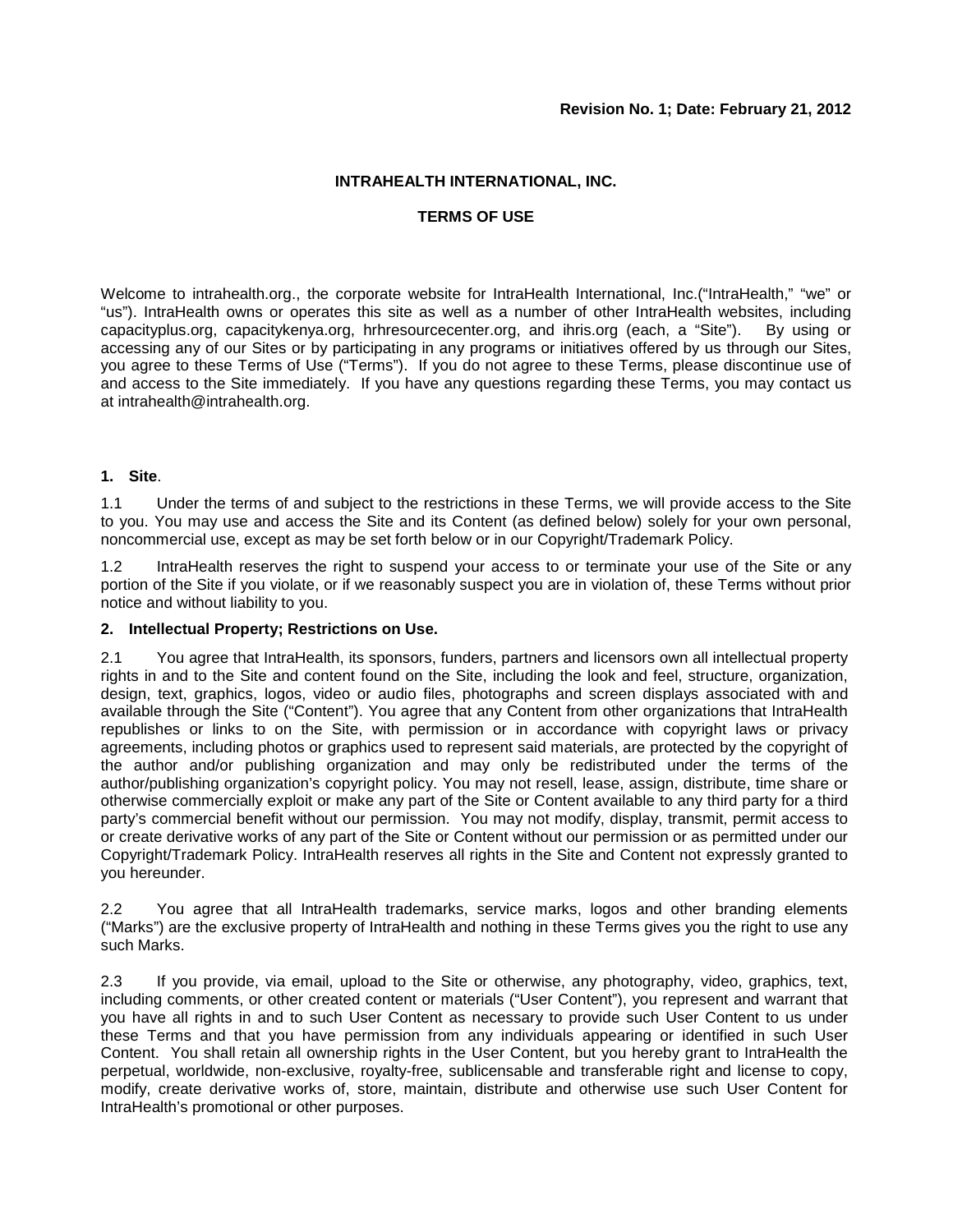2.4 You agree that you will not post, transmit, contribute or otherwise provide to or on the Site any User Content that (i) is infringing, unlawful, libelous, defamatory, obscene, indecent, pornographic, abusive, threatening, harassing or otherwise violates any law or right of any third party, including but not limited to, rights of privacy or publicity; (ii) consists of advertisements or any business solicitation or commercial communication; or (iii) provides resources or support to individual or organizations associated with terrorism. You understand and agree that IntraHealth may, but is not obligated to, review and delete any User Content that in the sole judgment of IntraHealth, violates this Agreement or which might be offensive, illegal, or that might violate the rights, harm, or threaten the safety of IntraHealth, its employees, users or any other person(s).

2.5 You agree that IntraHealth shall own all ideas or suggestions for improvements to the Site or IntraHealth's services or initiatives, including without limitation, enhancements, new concepts or programs, survey responses or other feedback. IntraHealth shall have the right to use any such ideas or suggestions in its sole discretion and with no payment or consideration or attribution to you.

# **3. Warranties; Disclaimers; Limitation of Liability**

3.1 YOU UNDERSTAND AND AGREE THAT ALL USE OF THE SITE IS AT YOUR OWN RISK. UNDER NO CIRCUMSTANCES WILL INTRAHEALTH, ITS FUNDERS, PARTNERS, SPONSORS OR ITS LICENSORS (OR ANY OF THEIR RESPECTIVE TRUSTEES, OFFICERS, DIRECTORS, MANAGERS, MEMBERS, SHAREHOLDERS, EMPLOYEES OR AGENTS) BE LIABLE FOR ANY LOSS, COST, EXPENSE, OR DAMAGE TO YOU OR ANY THIRD PARTY RESULTING FROM YOUR ACCESS TO OR USE OF THE SITE OR CONTENT. YOU UNDERSTAND AND AGREE THAT INTRAHEALTH DOES NOT SCREEN OR MONITOR USER CONTENT AND THAT YOU MAY FIND SOME USER CONTENT OBJECTIONABLE. INTRAHEALTH SHALL IN NO WAY BE LIABLE TO YOU FOR ANY USER CONTENT.

3.2 TO THE EXTENT PERMISSIBLE UNDER APPLICABLE LAW, INTRAHEALTH EXPRESSLY DISCLAIMS ALL WARRANTIES OF ANY KIND, WHETHER EXPRESS OR IMPLIED, WITH RESPECT TO THESE TERMS, THE SITE OR ANY CONTENT, INCLUDING, BUT NOT LIMITED TO, ANY IMPLIED WARRANTIES OF NONINFRINGEMENT, MERCHANTABILITY OR FITNESS FOR A PARTICULAR PURPOSE, OR CONFORMITY TO ANY REPRESENTATION OR DESCRIPTION. THE SITE AND ALL CONTENT IS PROVIDED "AS IS" AND INTRAHEALTH DOES NOT WARRANT TO YOU THAT THE SITE OR ANY CONTENT WILL MEET YOUR REQUIREMENTS OR THAT YOUR ACCESS TO THE SITE WILL BE UNINTERRUPTED OR ERROR FREE.

3.3 Your sole remedy for any failure of any part of the Site or dissatisfaction with or error in the Content is to cease using the Site or Content. To the extent permissible under applicable law, you agree that in no event shall IntraHealth or its funders, sponsors, partners or licensors be liable for any direct, special, consequential, incidental, indirect or punitive loss, damage or expenses arising from your use or inability to use any part of the Site or Content whether arising in contract or tort (including but not limited to lost profits, savings, data, or the cost of recreating lost data), even if it has been advised of their possible existence.

# **4. Third Party Sites**.

4.1 IntraHealth may provide information regarding or links to other websites, resources, services or products ("Third Party Sites and Products"). Such information is provided only for your convenience. IntraHealth does not qualify, endorse, investigate or approve any Third Party Sites and Products and is not responsible for the availability, security, safety or quality of such Third Party Sites or Products. You are solely responsible for ensuring that any such Third Party Sites and Products meet your needs. In no event will IntraHealth be responsible or liable for any information, services or products provided by such Third Party Sites or for their failure to provide any such information, services or products to you. IntraHealth has no control over, and assumes no responsibility for, the content, privacy policies, products, services or practices of any Third Party Sites. You should review such site's privacy and other policies before providing any personal information or purchasing products or services from such sites. In addition, IntraHealth will not and cannot censor or edit the content of any Third Party Site.

4.2 We may have pages or other presence on various social networking sites or services, such as Facebook, Twitter and the like. Any information you post or provide through such sites and services will be